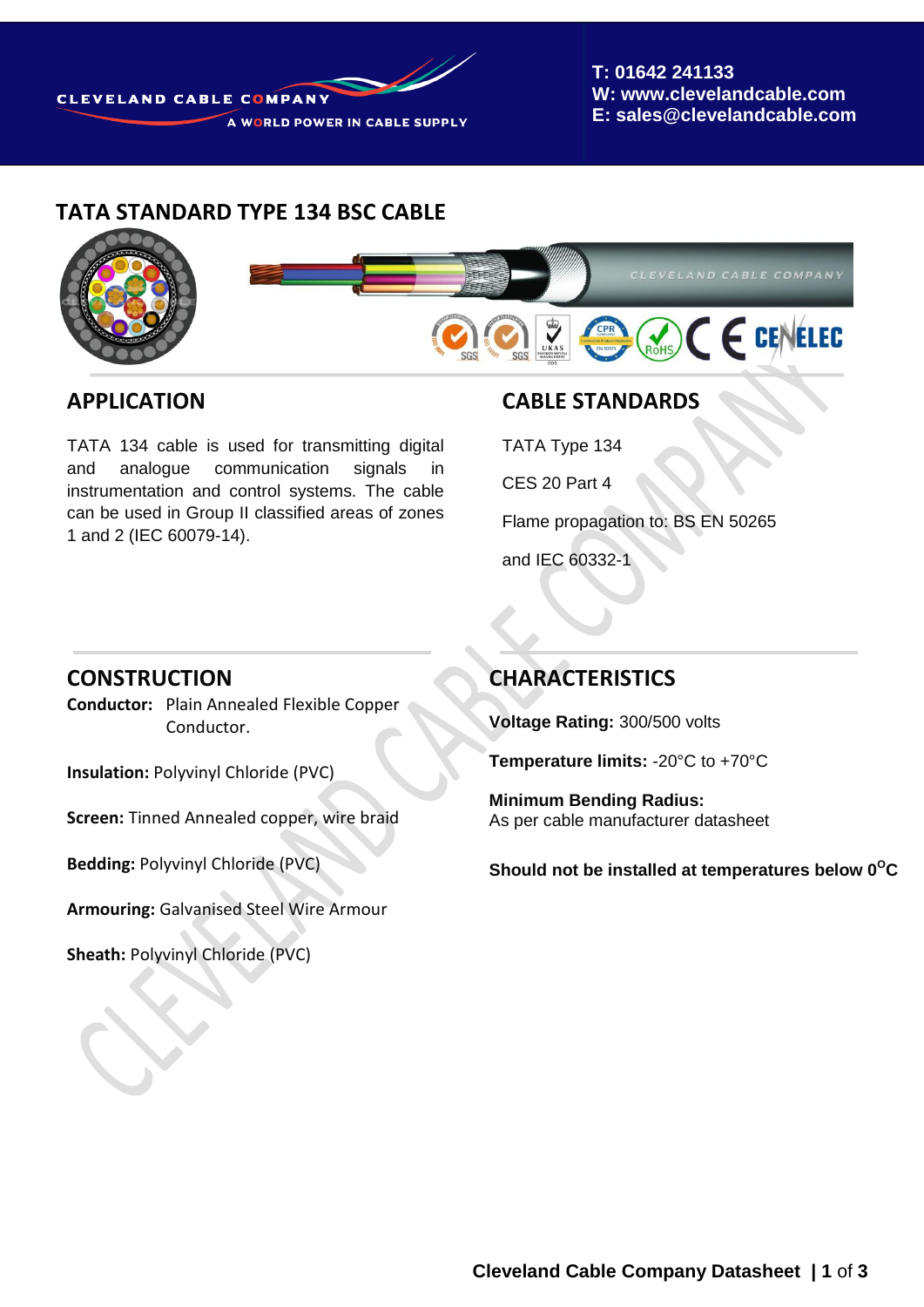# **TATA STANDARD TYPE 134 BSC CABLE-DIMENSIONS**

| <b>CCC CODE</b>  | <b>CONDUCTOR</b><br><b>SIZE</b><br>$(MM^2)$ | <b>STRANDING</b><br>(MM) | <b>NUMBER OF</b><br><b>PAIRS</b> | <b>WEIGHT</b><br>(Kg/Km) | <b>OVERALL</b><br><b>DIAMETER</b><br>(MM) | <b>GLAND SIZE</b> | <b>NYLON</b><br><b>CLEAT SIZE</b> |
|------------------|---------------------------------------------|--------------------------|----------------------------------|--------------------------|-------------------------------------------|-------------------|-----------------------------------|
| <b>BSC1342C</b>  | 0.75                                        | 24/0.2                   | $\overline{2}$                   | 420                      | 13.4                                      | <b>20S</b>        | 0.6                               |
| <b>BSC1343C</b>  | 0.75                                        | 24/0.2                   | 3                                | 452                      | 13.8                                      | 20S               | 0.6                               |
| <b>BSC1344C</b>  | 0.75                                        | 24/0.2                   | $\overline{4}$                   | 490                      | 14.4                                      | <b>20S</b>        | 0.6                               |
| <b>BSC1347C</b>  | 0.75                                        | 24/0.2                   | $\overline{\phantom{a}}$         | 579                      | 15.9                                      | 20S               | 0.7                               |
| <b>BSC13412C</b> | 0.75                                        | 24/0.2                   | 12                               | 906                      | 19.5                                      | 20                | 0.8                               |
| <b>BSC13419C</b> | 0.75                                        | 24/0.2                   | 19                               | 109                      | 21.5                                      | 20                | 0.9                               |
| <b>BSC13427C</b> | 0.75                                        | 24/0.2                   | 27                               | 1562                     | 25.5                                      | 25                | 1.1                               |
| <b>BSC13437C</b> | 0.75                                        | 24/0.2                   | 37                               | 1872                     | 28.1                                      | 32                | 1.2                               |
|                  |                                             |                          |                                  |                          |                                           |                   |                                   |